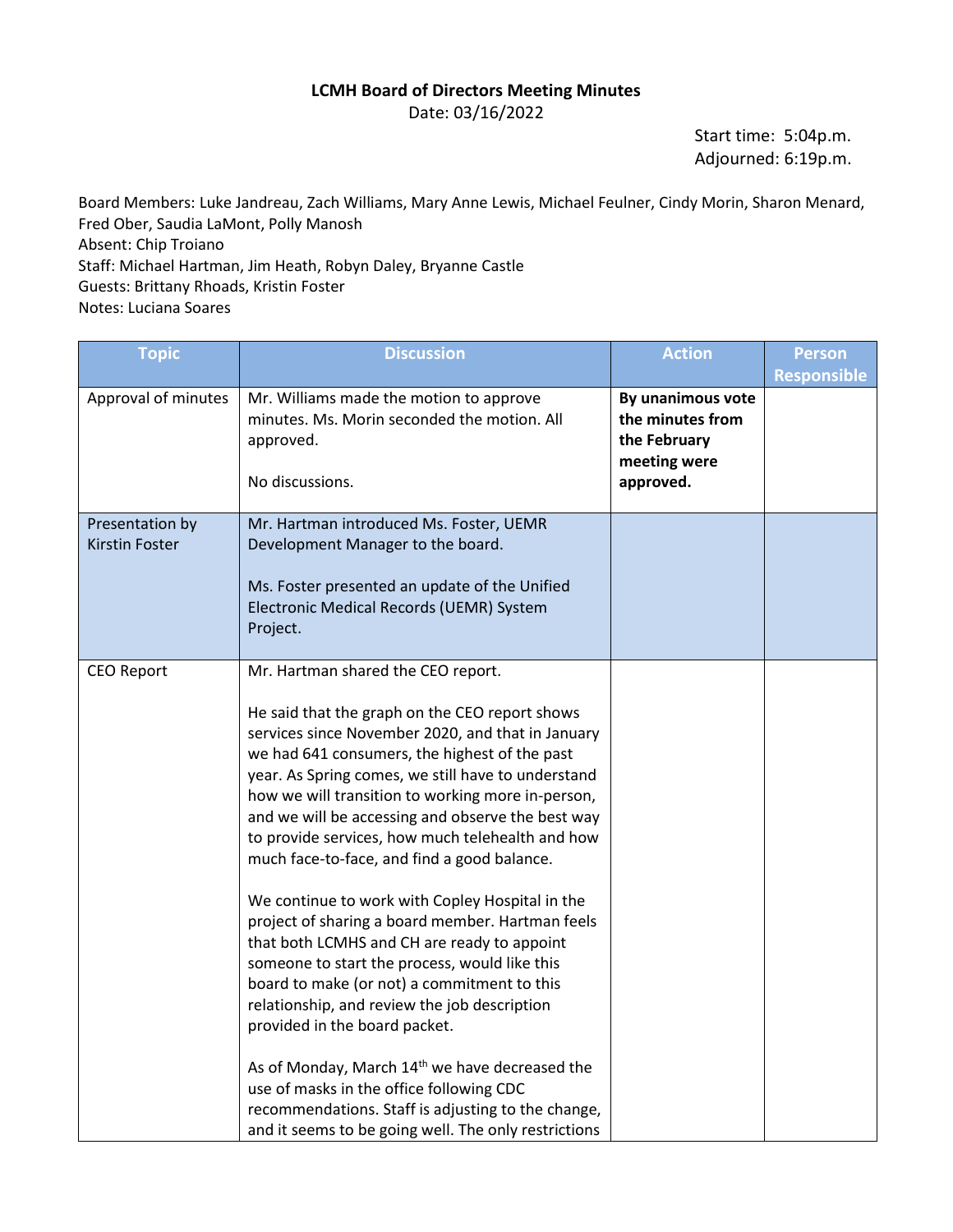| that we continue to have been for transportation<br>services, and residential programs.                                                                                                                                                                                                                                                                    |  |
|------------------------------------------------------------------------------------------------------------------------------------------------------------------------------------------------------------------------------------------------------------------------------------------------------------------------------------------------------------|--|
| We have received a small grant for the purchase of<br>additional PPE. We will purchase adequate test<br>kits, gloves, masks, and cleaning/disinfecting<br>products.                                                                                                                                                                                        |  |
| We have received a grant for VT Community<br>Foundation for board training. Ms. Lewis said that<br>the amount of \$4,500 for diversity and equity<br>trainings. Stay tuned for updates on upcoming<br>trainings.                                                                                                                                           |  |
| Mr. Hartman said that Ms. Rex has also submitted<br>another grant submission for summer programs<br>for the Children's Division and secured<br>agreements (if we secure the grant) for discounted<br>equipment from local sport stores. We hope that<br>we can provide services during the summer that<br>will allow kids to socialize better and be kids. |  |
| We are working at 2 larger grants to secure<br>funding for extensive work in substance use,<br>mental health crisis and additional work within the<br>community, supporting healthcare locally<br>(Lamoille Care Partners, Health Center, Tamarack).                                                                                                       |  |
| We are working with a 3rd company on upgrading<br>our finance software.                                                                                                                                                                                                                                                                                    |  |
| We are getting ready to start the Traumatic Brain<br>Injury program with Choices for Care to help<br>individuals avoid nursing home care.                                                                                                                                                                                                                  |  |
| Ms. Daley and the school program team are<br>looking into solutions for the next school year in<br>which we can have staff working with more than<br>one student, as we have been short staffed and<br>need to fulfill more contracts.                                                                                                                     |  |
| We have applied for grants from state for work on<br>buildings (\$200K) to help getting programs in a<br>better place.                                                                                                                                                                                                                                     |  |
| Mr. Ober asked about the nurses leaving the<br>agency. Mr. Hartman said that Julie Sullivan, our<br>nurse practitioner is retiring as of June and Mimi<br>Bernie, our director of nursing is retiring in April.<br>We have mailed 6,000 postcards to RNs within 5<br>counties around us to recruit for the positions. We                                   |  |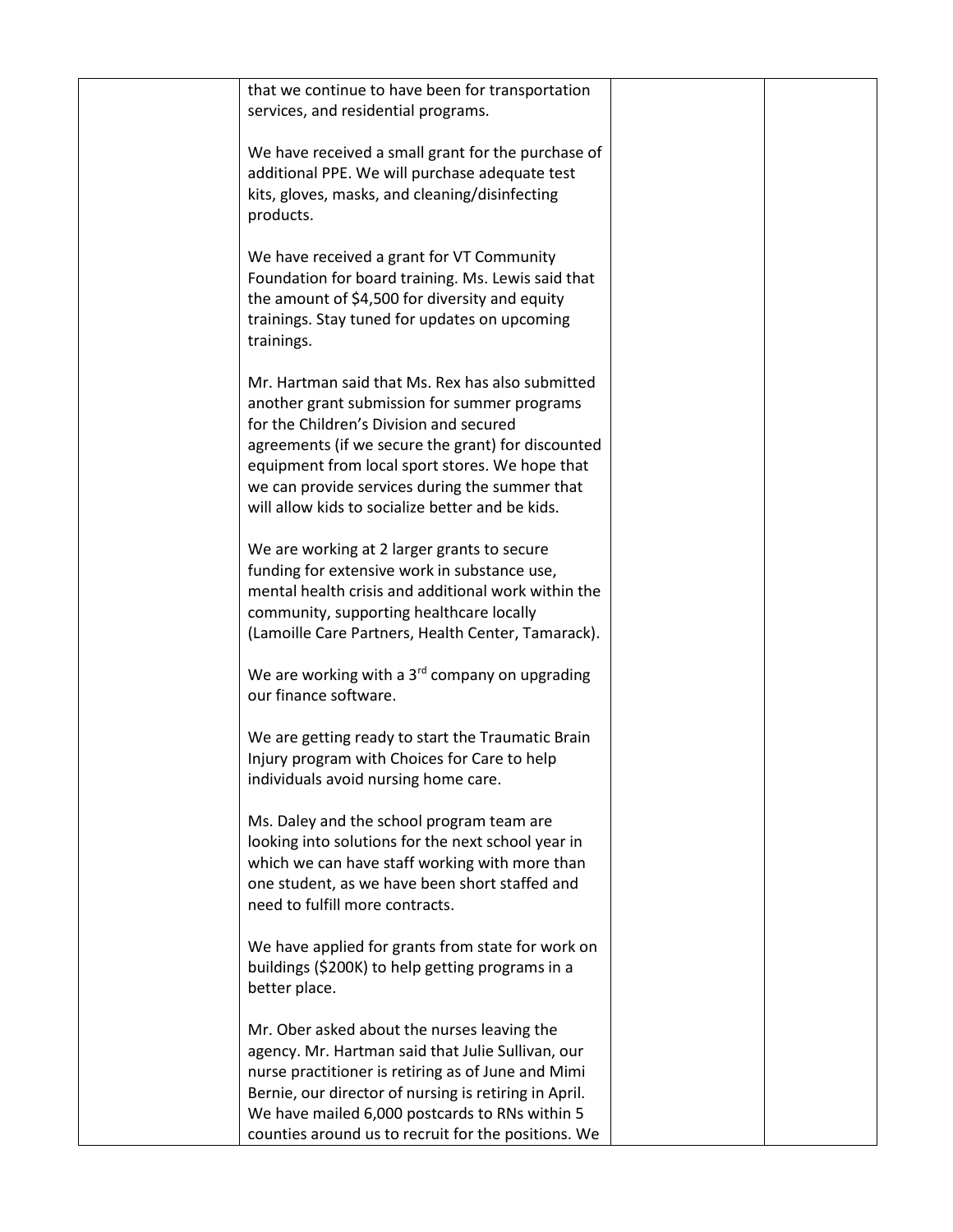|                                | still have 2 nurses in our staff, one in DS and one<br>in the adult program.                                                                                                                                                                                                                                                                                                                                                             |  |
|--------------------------------|------------------------------------------------------------------------------------------------------------------------------------------------------------------------------------------------------------------------------------------------------------------------------------------------------------------------------------------------------------------------------------------------------------------------------------------|--|
|                                | Mr. Feulner said that regarding the Copley<br>Hospital collaboration, he recommends that the<br>board member is a more seasoned board member<br>as this could be a challenge for new members.<br>Mr. Jandreau asked board members if there was<br>any interest in being the liaison, to reach out to<br>him or to Hartman.                                                                                                               |  |
| Finance committee              | Mr. Williams asked Mr. Heath to give a summary                                                                                                                                                                                                                                                                                                                                                                                           |  |
|                                | Mr. Heath said that we are \$340K in the red due to<br>unbudgeted items (aka staff retention bonuses -<br>approx. \$400K). However, he expects the deficit to<br>shrink with time as revenues come in.                                                                                                                                                                                                                                   |  |
|                                | He said that the budget and the expenses are<br>within 1% from the actual.                                                                                                                                                                                                                                                                                                                                                               |  |
|                                | We are still waiting on the state budget increase<br>proposal and expect it will help with the raises we<br>put forward.                                                                                                                                                                                                                                                                                                                 |  |
|                                | Mr. Hartman said that we know we are in a tight<br>situation, there is a discussion in the legislative to<br>have a Medicare increase of 3% and we need 10%.<br>We are (DA system) are pressing to have the<br>information passed to the House and doing our<br>best. If the board has an idea and help pushing the<br>message, please do. Local schools are supporting<br>our services, but we need the state level support<br>as well. |  |
| Standing committee<br>meetings | Ms. Lewis said that she was at the DS Standing<br>committee and there were 3 applicants for the DS<br>Director positions.                                                                                                                                                                                                                                                                                                                |  |
|                                | Ms. Castle said that we have a good candidate for<br>the Copley House Manager positions.                                                                                                                                                                                                                                                                                                                                                 |  |
| <b>New business</b>            | Mr. Jandreau apologized for the last meeting and<br>with respect to the executive session from last<br>month. He discussed with Feulner, Ober and<br>Hartman and thanks them for giving him the<br>clarification the process of going into executive<br>sessions.                                                                                                                                                                        |  |